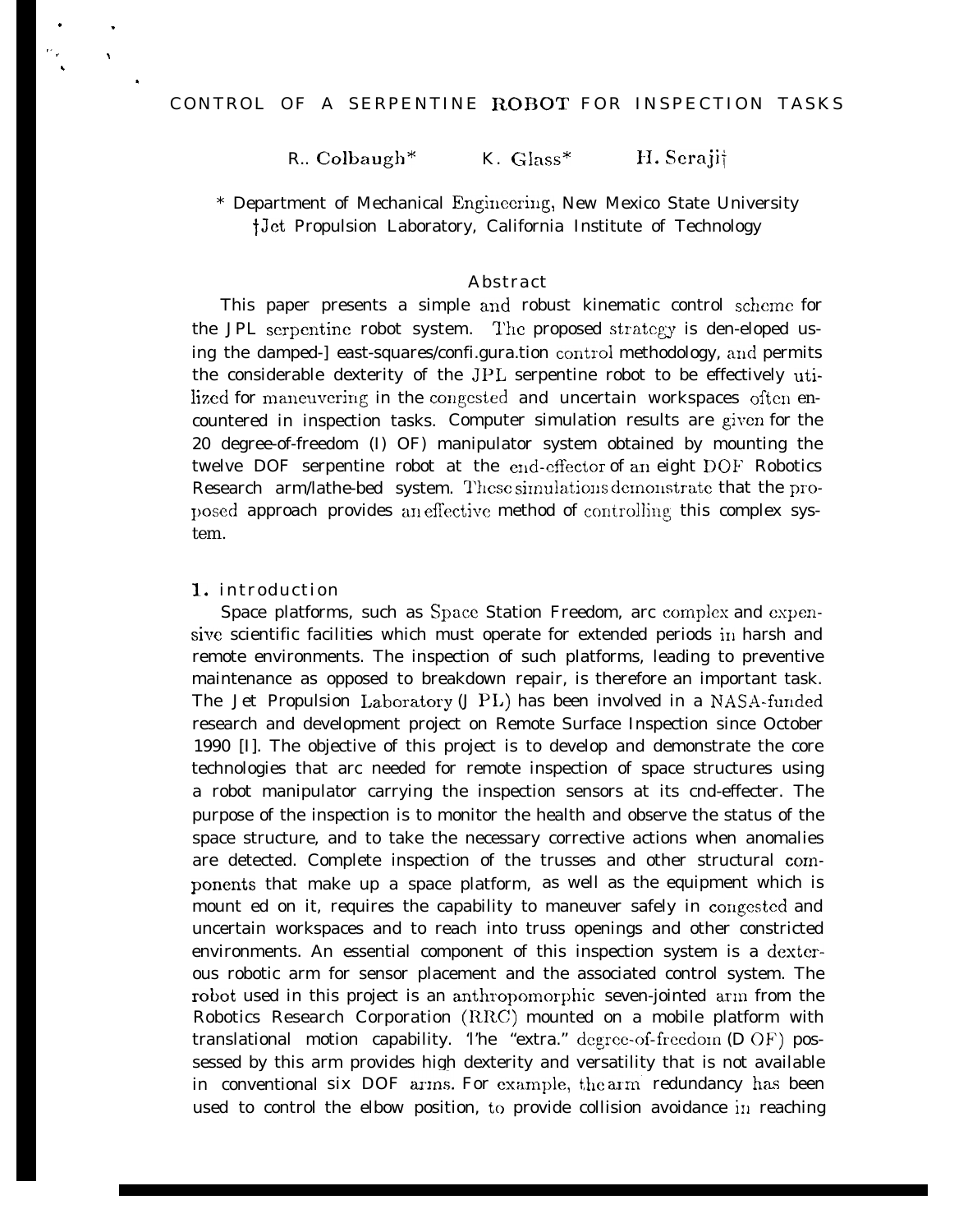through an opening, and to avoid joint limits [e.g., 2-4].

It can be seen that the ability to perform automated collision-free motions in a congested environment is a fundamental requirement for robotic surface inspection. While the seven  $DOFRRC$  arm is highly dexterous, it is physically not capable of reaching into *small* cavities or operating in a cluttered environment. In order to provide such functional capabilities, JP L has developed a "serpentine" appendage that can be mounted at the end-effecter of the  $RRC$ arm (see Figure 1). By virtue of its high dexterity and flexibility, the serpentine robot has the physical capability to reach into and maneuver inside hard-toaccess workspaces and perform inspection or m anipulat ion tasks su cccssfull y. The development of the serpentine robot was initiated at JPL in  $1993.A$ six-jointed twelve DOF serpentine robot was designed and fabricated at J PL. When the serpentine is appended to the  $RRC$  arm, the total system will have 20 DOF and will be highly redundant. While this 20 DOF robotic system certainly has the potential to maneuver in congested environments without colliding with workspace obstacles, realizing this potential requires that this complex robot be effectively controlled.

This paper considers the problem of controlling the JPL serpentine robot system for the execution of remote inspection tasks. The proposed approach to maneuvering the serpentine robot in congested and uuccrtain workspaces is to decompose the motion control problem into two subproblems: first, find a collision-free path for the tip of the serpentine robot, and then control the links of the robot so that they '(slither" after the tip. Wc define slithering to be the motion obtained by causing each of the joints to track the same task-space path as the tip of the robot. The problem of finding a collision-free path for the tip of the serpentine robot can be solved using any of a number of available approaches to sensor-based collision avoidance for (small) mobile robots; for example, a popular approach is the artificial potential field method [e.g.,  $5$ ]. Given this tip path, the joint motions required to obtain the desired slithering motion of the arm can be computed at the differential inverse kinemati c level using the damped-least-squares implement ation of configurate ion control [4]; implicit in this approach is the assumption that a joint-space position controller is available. The simplicity and computational efficiency of the proposed approach allows the scheme to be implemented for real-time control during remote inspection tasks.

### 2. Kinematic Control Scheme

In this section, the kinematics of the serpentine robot system is briefly characterized, and a control scheme is proposed that permits this robotic system to safely maneuver in obstacle fields without a priori knowledge of the workspace geometry. The JPL serpentine robot system consists of a six-jointed twelve DOF serpentine robot attached to the end-effector of a seven  $D$  OF RRC arm, which is in turn mounted on a mobile platform possessing one DO F. The kinematics of the resulting 20 DOF system may be characterized qualitatively by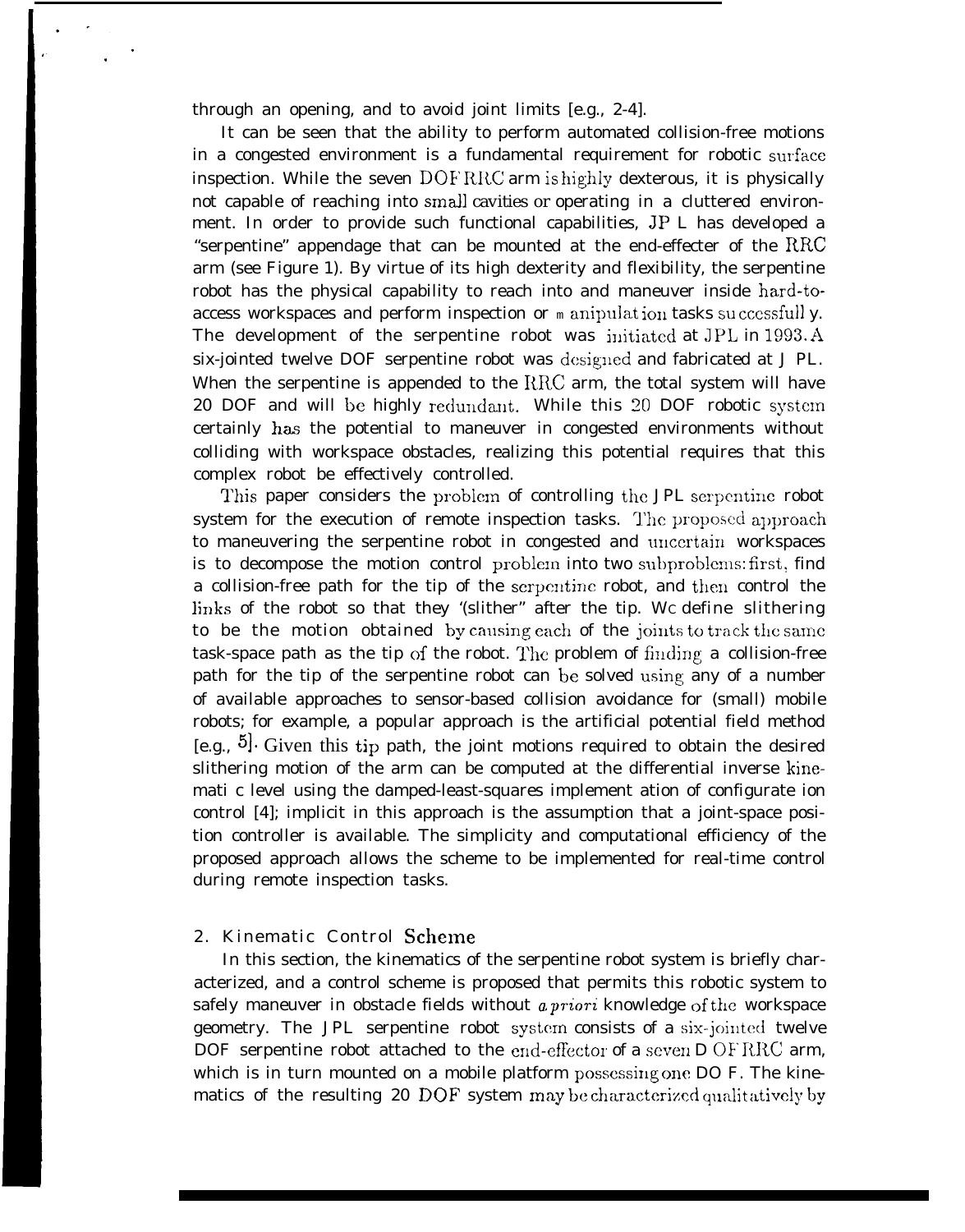noting that the serpentine robot joints provide a sequence of relative pitch and yaw motion between adjacent links, the RRC arm joints permit relative roll and pitch motions between links, and the mobile platform gives a translational motion capability to the entire system. .4 quantitative description of the robot kinematics is provided in Figure 2, in which the DH parameters for the robot are listed.

'I'he proposed control strategy for the serpentine robot is now presented. An underlying feature of the scheme is the use of proximity sensors, mounted at the tip of the serpentine robot, to detect the presence of workspace obstacles. The utilization of such sensors for achieving collision-free motion with (small) mobile robots is well-understood [e. g., 5]. The collision avoidance problem for robotic arms is considerably more difficult, however, because it involves simultaneously controlling the motion of several physically interconnected links in a collision-free manner. The proposed approach to maneuvering the serpentine robot in congested and uncertain workspaces is to decompose the motion control problem into two subproblcms: first, find a collision-free path for the tip of the serpentine robot using the sensors at the tip and one of the many  $a$ vailablc mobile robot algorithms, and then *control* the links of the robot so that they "slither" after the tip. We define slithering to bc the motion obtained by causing each of the joints to track the same task-space path as the tip of the robot while remaining one link length apart; the analogy with the slithering of an actual snake is clear. Note that because each pair of adjacent links in the JPL serpentine robot arc connected by a two DOF joint that provides relative pitch and yaw motion between the links, it is  $(kinematically)$  possible to obtain this desired slithering motion. It can be seen that a slithering motion will ensure collision-free maneuvering in a static obstacle field, and is particularly well-suited for moving through small openings or maneuvering in a very congested workspace.

As indicated above, the determination of a collision-flee path for the tip of the serpentine robot using proximity sensor information can be achieved by treating the robot tip as a mobile robot and implementing one of the available mobile robot obstacle avoidance schemes (e.g., the potential field approach). Given this tip path, the joint motions required to obtain the desired slithering motion of the arm can be computed using the following kinematic control strategy (recall it is assumed that the robot has low-level joint servo-loops capable of ensuring that the robot joint-space position  $0 \in \mathbb{R}^{20}$  remains close to any desired trajectory  $\theta_d(t)$ ). Let  $x \in \mathbb{R}^3$  denote the position of the robot tip, and note that the forward kinematics and differential kinematics for the manipulator can be written as

$$
\mathbf{x} = \mathbf{f}(\theta) , \qquad \dot{\mathbf{x}} = J_e(\theta)\dot{\theta} \tag{1}
$$

where  $f : \mathbb{R}^{20} \to \mathbb{R}^3$  and  $J_e \in \mathbb{R}^{3 \times 20}$  is the end-effector Jacobian matrix. Our approach to kinematic control is to utilize *the improved configuration control* method described in [4]. Briefly, this method involves augmenting the robot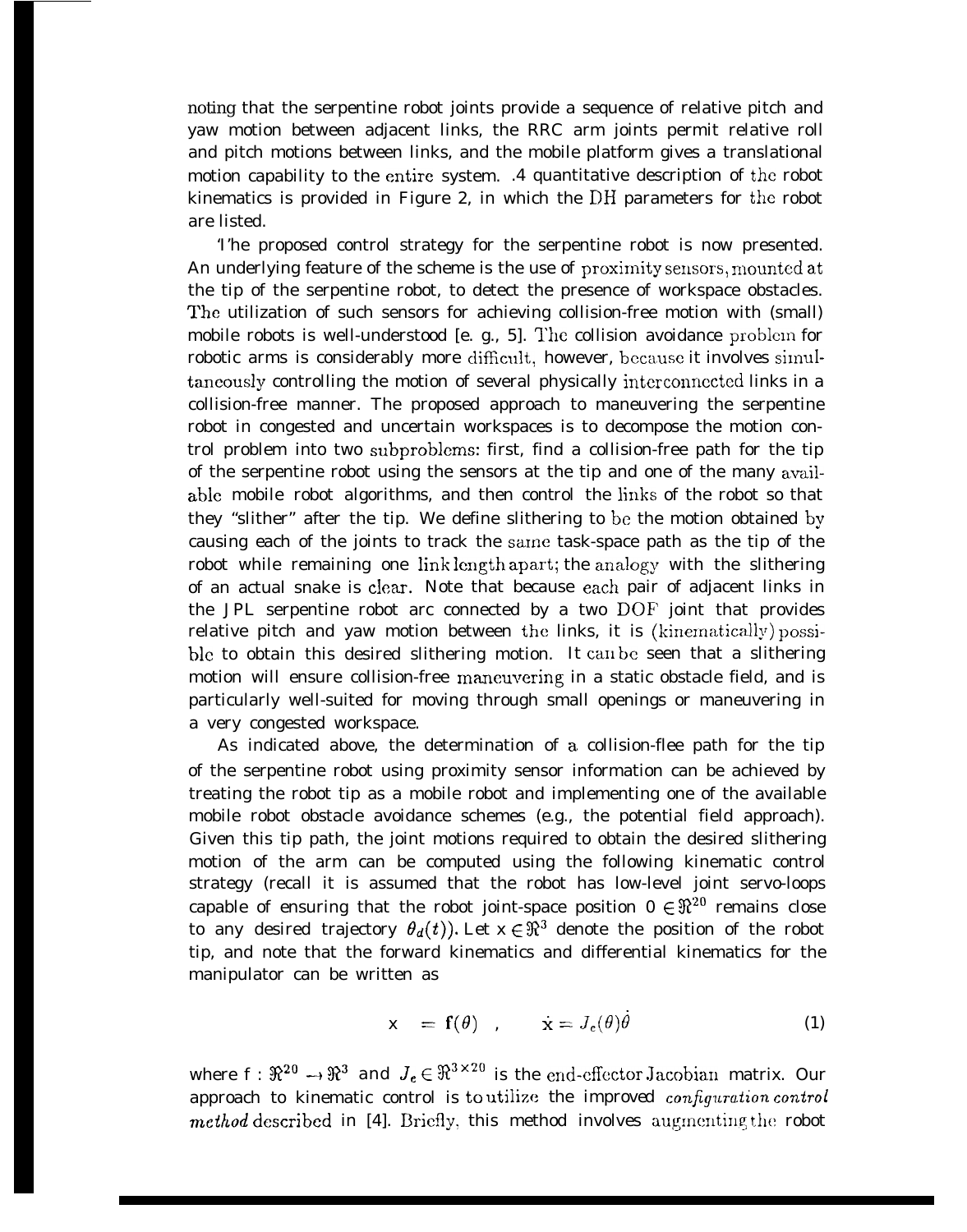task-space with additional user-specified tasks and then inverting the augmented differential kinematics using a damped-least-squares (DLS) solution. Thus the user defines the kinematic functions  $y = g(6)$ , where  $g: \mathbb{R}^{20} \to \mathbb{R}^{r}$ and  $r$  is the number of kinematic functions to be controlled as the additional task. Augmenting (1) with these kinematic functions yields the kinematic and differential kinematic models

.

.

$$
\mathbf{z} = \begin{bmatrix} \mathbf{x} \\ -\mathbf{-} \\ \mathbf{y} \end{bmatrix} = \begin{bmatrix} \mathbf{f}(\theta) \\ -\mathbf{-} \\ \mathbf{g}(\theta) \end{bmatrix} \tag{2}
$$

$$
\dot{\mathbf{z}} = \begin{bmatrix} J_e(\theta) \\ -I_c(\theta) \end{bmatrix} \dot{\theta} = J(\theta)\dot{\theta} \tag{3}
$$

where  $z \in \mathbb{R}^{(3+r)}$  is the configuration vector and  $J_c \in \mathbb{R}^{r \times n}$  is the Jacobian matrix associated with the additional task, Given the desired evolution of the configuration vector  $\mathbf{z}_d(t) = [\mathbf{x}_d^T(t) | \mathbf{y}_d^T(t)]^T$ , the DLS approach to determining the desired joint-space trajectory  $\theta_{d}(t)$  corresponding to  $z_{d}$  is to compute  $\theta_d$  as [4]

$$
\dot{\theta}_d = \left[J^T W J + \lambda^2 W_v\right]^{-1} J^T W \left[\dot{z}_d + Ke\right]
$$
 (4)

and then integrate  $\dot{\theta}_d$  to obtain  $\theta_d$ . In (4),  $e = z_d - z$ ,  $K \in \mathbb{R}^{(3+r)\times(3+r)}$  is a symmetric positive-definite feedback gain that corrects for linearization error and other unmodeled effects, and the relative importance of c1osc trajectory tracking and low joint velocities is reflected in the choice of the symmetric positive-definite weighting matrices  $W \in \mathbb{R}^{(3+r) \times (3+r)}$  and  $W_v \in \mathbb{R}^{20}$  <sup>20</sup> and the positive scalar constant  $\lambda$ . The D LS formulation of the configuration control scheme gives approximate solutions to (3) that arc robust to singularities. This is achieved by optimally reducing the joint velocities to induce minimal errors in the task performance by modifying the task trajectories.

The desired behavior of the serpentine robot can now bc specified by defining the desired configuration vector  $\mathbf{z}_d(t) = [\mathbf{x}_d^T(t) | \mathbf{y}_d^T(t)]^T$ . The desired tip trajectory  $x_d(t)$  "is obtained by treating the tip as a mobile robot and determining a collision-free inspection path using a mobile robot path-finding strategy [e.g., 5.]. Given this tip path, the desired trajectory  $y_d(t)$  for the additional task vector is specified to ensure that the desired slithering motion of the arm is realized. More specifically, the requirement that the six (two DOF) joints of the serpentine robot are to track the same path as the robot tip is expressed as a set of twelve kinematic constraints. Thus we define  $g = [y_1^T | y_2^T | \cdots | y_6^T]^T \in \mathbb{R}^{12}$ , where  $y_i \in \mathbb{R}^2$  defines the location of joint  $i$  of the scrpentine robot (indexed from the tip) relative to the manipulator base frame (note that only two coordinates are required to completely locate each joint because of the physical constraint that joint  $i+1$  must remain one link length from joint i). The desired evolution of this additional task  $y_d(t)$  is then constructed recursively by requiring that each of the joints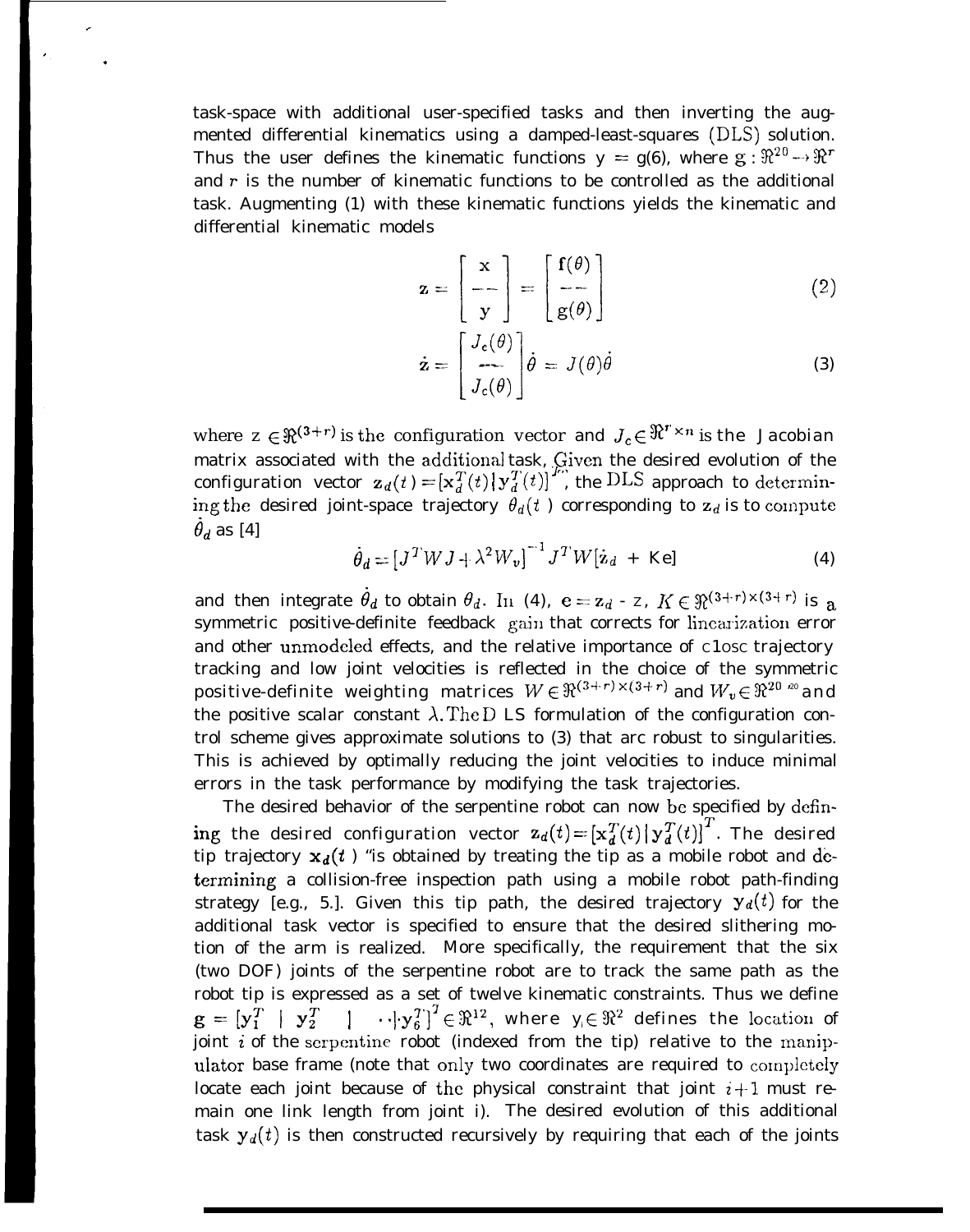follow the desired robot tip path  $x_d(t)$  while remaining onc link length apart. This can be conveniently accomplished by recording any two (of the three) coordinates of the tip path  $x_d(t)$  (parameterized by arc length measured along the path) on-line, and then defining each of the  $y_{di}(t)$  accordingly. The details of this approach to achieving the desired slithering motion can be found in  $[6]$ .

## 3. Simulation Example

The kinematic control strategy described in Section 2 is now applied to the 20 DOF JPL serpentine manipulator in a computer simulation example. The simulation environment consists of a Personal IRIS Graphics Workstation, the Hydra graphics rendering package, and the software necessary to realize the DLS configuration control implementation of the slithering strategy. Figure 1 is a graphical depiction of the JPL surface inspection testbed, including the complete robotic system and truss structure. The objective of the simulation example is to illustrate the increased dexterity obtained by mounting the 12 DOF serpentine manipulator as the end-cffector of the 8 DOF RRC arm/mobile platform robotic system. In this example, the end-effector is commanded to track a trajectory that reaches inside one of the triangularopenings in the truss, moves vertically on the interior of the truss, and then moves out the top of the truss. A collision-free trajectory is generated using a strategy similar to the one given in [5], and the links of the scrpcntinc robot are controlled to slither after the end-cfiector as described in Section 2. The truss location and geometry, temporal trajectory of the end-effector, controller weights, and a more detailed discussion of the implementation of the slithering algorithm are given in  $[6]$ . Figure 1 shows the final manipulator configurate ion and confirms that the slithering control of the serpentine robot allows collision-free motion in a cluttered environment.

#### 4. Conclusions

This paper presents an efficient and robust kinematic control schcrnc for the JPL serpentine robot system. The proposed strategy is developed using the damped-least-squares/configuration control methodology, and provides the capability to maneuver in the congested and uncertain workspaces often encountered in inspection tasks. Computer simulation results demonstrate that the proposed approach provides an effective method of controlling the highly redundant robotic system.

It is noted that, while the collision avoidance strategy proposed in this paper is useful for maneuvering in static obstacle fields, there are important applications that require the robotic system to safely negotiate dynamicallyvarying environments. The proposed strategy can be modified to permit collision avoidance in a dynamic obstacle field by using the methods presented in [7,8]. Briefly, the idea is to mount proximity sensors on all of the links, compress the proximity sensor information regarding the location of the  $(dynamically-varying)$  obstacles into a set of kinematic inequality constraints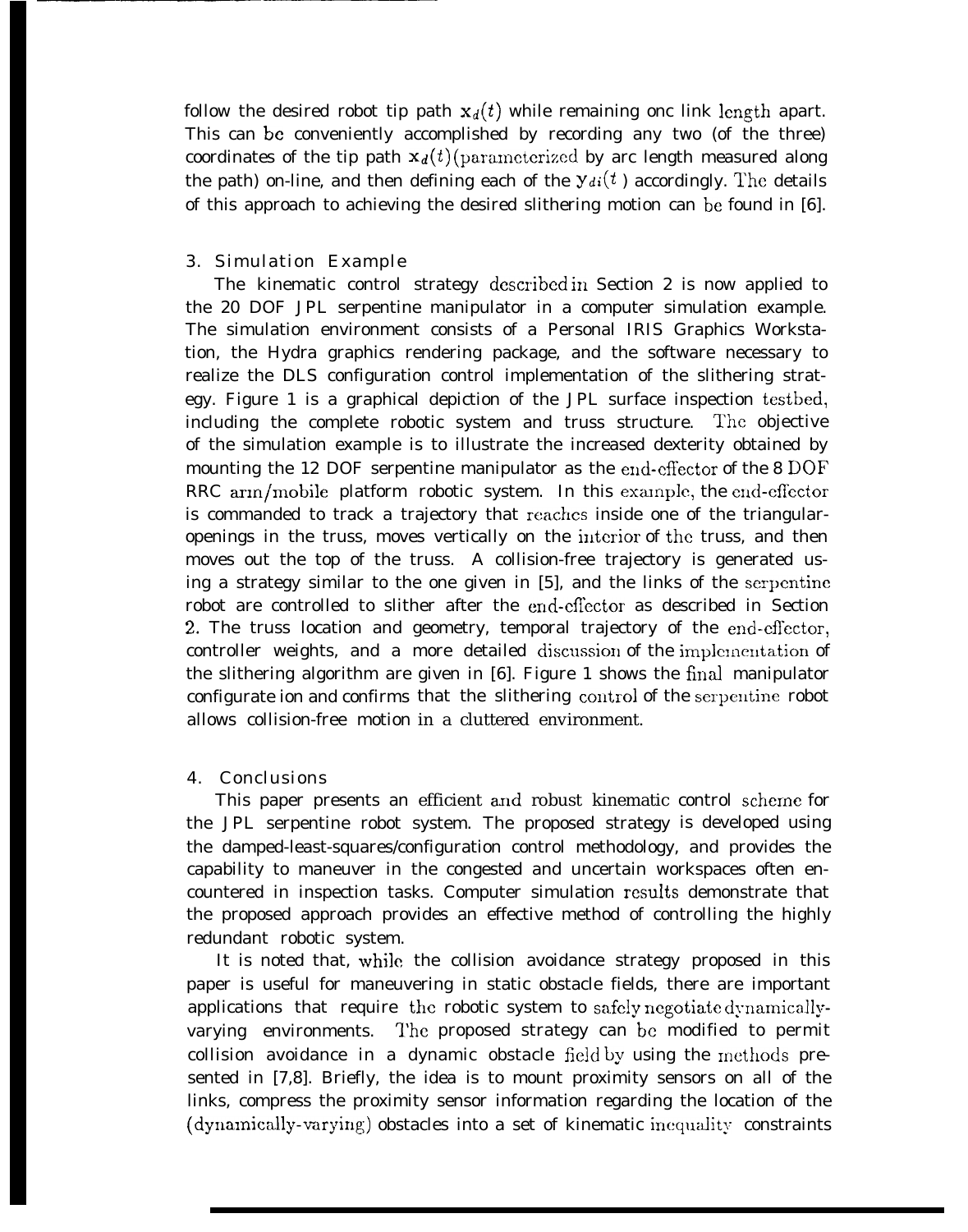using the approach in [7], and then ensure that these inequality constraints are satisfied (and therefore the obstacles are avoided ) using the method given in [3,8]. The development and implementation of this strategy is a subject of current research.

## 5. Acknowledgements

The research described in this paper was carried out, in part, at the Jet Propulsion Laboratory under contract with the National Aeronautics and Space Adminstration. Additional support for the work was provided by the Department of Energy (WERC) and the Army Research Office.

6. References

,.

. .

. .

- 1. Hayati, S., J. Balaram, H. Seraji, W. Kim, and K. Tso, "Remote Surface Inspection System", *Robotics and Autonomous \$ystems,* Vol. 11, No. 1, 1993, pp. 45-59
- 2. Seraji, H., "Configuration Control of Redundant Manipulators: Theory and Implementation", IEEE Transactions on Robotics and Automation, *Vol. 5, No. 4, 1989, pp. 472-490*
- 3. Colbaugh, R., H. Seraji, and K. Glass, ' (Obstacle Avoidance for Redundant Robots Using Configuration Control", *Journal of Robotic Systems,* Vol. 6, No. 6, 1989, pP. 721-744
- 4. Seraji, H. and R. Colbaugh, "Improved Configuration Control for Redundant Robots" , Journal *of Robotic Systems,* Vol. 7, No. 6, 1990, pp. 897-928
- 5. Khatib, O., "Real-Time Obstacle Avoidance for Manipulators and Mobile Robots", *International Journal of Robotics Research*, Vol. 5, No. 1, 1986, pp. 90-98.
- 6. Colbaugh, R., K. Glass<sub>l</sub>and H. Seraji, "A Slithering Algorithm for the JPL Serpentine Robot", Robotics Laboratory Report 93-01, New Mexico State University, June 1993
- 7. Boddy, C. and J. Taylor, "Whole-Arm Reactive Collision Avoidance Control of Cinematically Redundant Manipulators", *PTOC. 1999 IEEE InieTnational Conference on Robotics and Automation, Atlanta, GA, April 1993*
- 8. Glass, K., R. Colbaugh, D. Lim, and H. Seraji, "On-line Collision Avoidance for Redundant Manipulators", *Proc. 1993 IEEE lntemational Conference on Robotics and Automation,* Atlanta, GA, April 1993